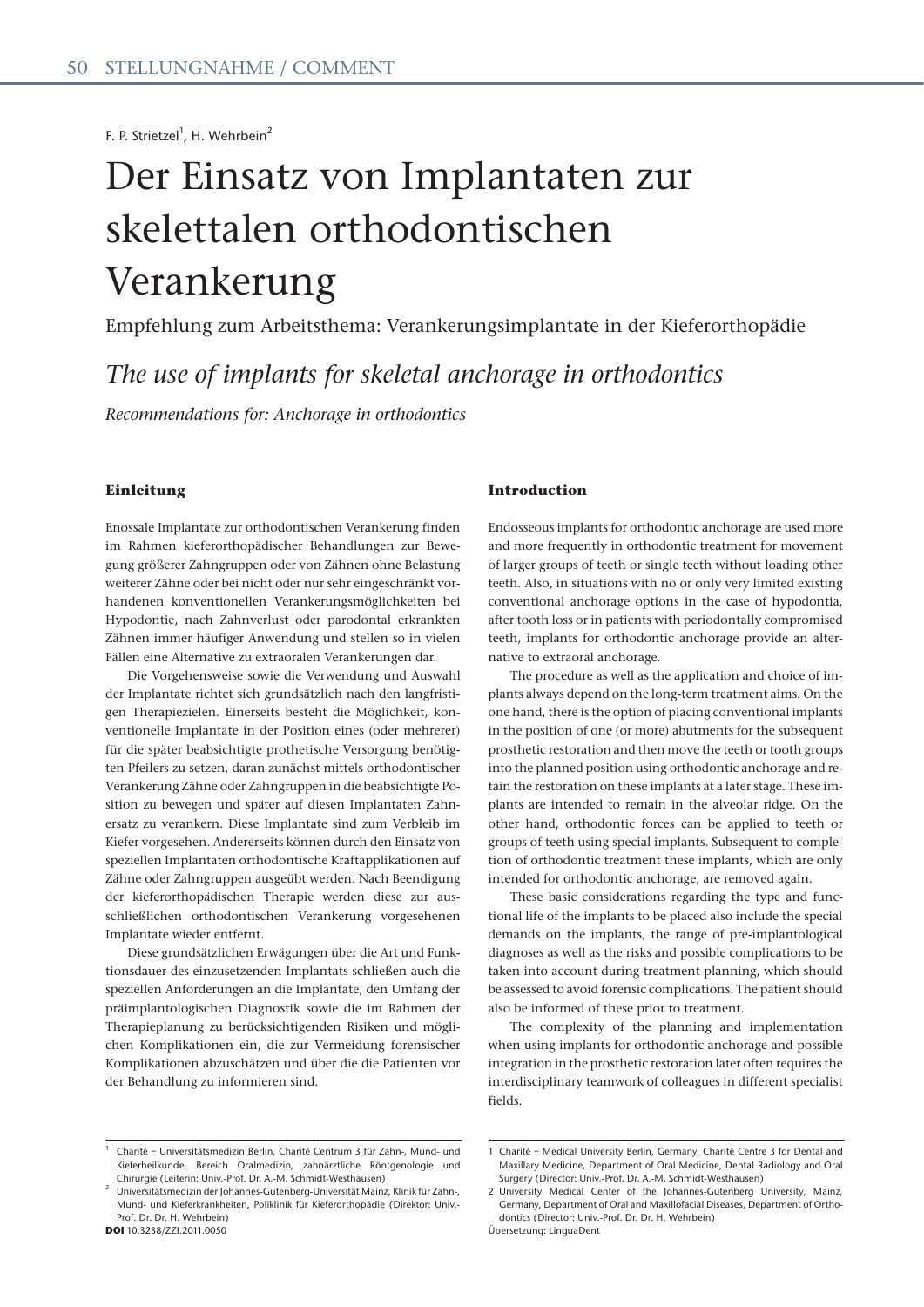Die Komplexität der Planung und Durchführung des Einsatzes von Implantaten zur orthodontischen Verankerung und ggf. späteren Einbeziehung in eine prothetische Versorgung erfordert häufig eine interdisziplinäre Zusammenarbeit von Kollegen verschiedener spezialisierter Fachrichtungen.

Die verfügbare wissenschaftliche Literatur zum klinischen Einsatz von Implantaten zur orthodontischen Verankerung setzt sich aus Fallberichten, aber auch prospektiven Studien zusammen [15, 34].

## **Indikation**

Die Indikationsstellung zum Einsatz von Implantaten zur orthodontischen Verankerung obliegt dem Kieferorthopäden im Rahmen der kieferorthopädischen Therapieplanung unter Abwägung der Vor- und Nachteile alternativer Therapieverfahren und Berücksichtigung der individuellen Besonderheiten des Patienten (z. B. allgemeinmedizinische Anamnese, Besonderheiten der kieferorthopädisch zu behandelnden Erkrankung, anatomische Besonderheiten am geplanten Implantationsort, Alter, Mundhygieneverhalten, Compliance des Patienten, Unterstützung des therapeutischen Vorhabens durch die Eltern bzw. Sorgeberechtigten bei noch nicht volljährigen Patienten). Implantate kommen als Verankerungselemente insbesondere in den folgenden Indikationen zum Einsatz: zur Zahnintrusion und -extrusion, zur Behandlung von Zahnfehlstellungen, asymmetrischen Zahnbewegungen in allen Raumebenen, zur Verstärkung von Verankerungen, insbesondere bei insuffizienter traditioneller Verankerung, zum kieferorthopädischen Lückenschluss, zur Korrektur der Malokklusion, generell zur Verankerung für kieferorthopädische Zahnbewegungen unter Vermeidung unerwünschter reaktiver Kräfte sowie auch als Alternative zur orthopädischen Chirurgie [14, 17, 25, 26].

Hinsichtlich des Alters bzw. der Wachstumsphase des Kiefer- und Gesichtsskeletts und den sich daraus ergebenden Besonderheiten bzw. Einschränkungen in Bezug auf die zeitliche Einordnung der implantatunterstützten Therapie in den Gesamttherapieverlauf bedarf es einer detaillierten Absprache aller an der Behandlung beteiligten Kollegen. Neben den Wachstumsphasen des Kiefer- und Gesichtsskeletts ist bei der Planung eines Implantateinsatzes auch die mit der Vertikalentwicklung der Zähne einhergehende Alveolarfortsatzentwicklung zu berücksichtigen. Bei der Wahl des Implantationszeitpunktes sind die Vorteile der Implantatversorgung in Gegenüberstellung zu den Nachteilen zu diskutieren, die sich aus einer späteren zahngetragenen prothetischen Versorgung sowie einem Sistieren des Kieferwachstums am Implantationsort ergeben können [3].

#### **Auswahl der Implantatsysteme**

Die Auswahl der Implantatsysteme richtet sich nach dem Therapieplan und den anatomischen Gegebenheiten. Während konventionelle Implantatsysteme neben den Möglichkeiten zur prothetischen Versorgung nicht immer das auch auf das jeweilige Implantatsystem abgestimmte Verankerungsmittel zur

The scientific literature available on the clinical use of implants for orthodontic anchorage consists of case reports and also prospective studies [15, 34].

#### **Indication**

Defining the indication on the use of implants for orthodontic anchorage requires orthodontists during treatment planning to assess the advantages and disadvantages of alternative treatment procedures and to take into consideration the individual characteristics of the patient (e. g. general medical history, characteristics of the disorder that requires orthodontic treatment, anatomical characteristics at the planned insertion site, age, oral hygiene behaviour, compliance of the patient, support of the therapeutic procedure by the parents or guardians in the case of minor patients). Implants are used as anchorage elements in the following indications in particular: tooth intrusion and extrusion, treatment of teeth misalignment, asymmetrical tooth movement in all planes, increase of anchorage, especially where there is insufficient conventional anchorage, orthodontic space closure, correction of malocclusion, in general for anchorage in orthodontic tooth movement to avoid undesired reactive forces as well as to provide an alternative to orthodontic surgery [14, 17, 25, 26].

Detailed consultation is required with all colleagues involved in the treatment with regard to age and growth phase of the jaw and facial skeleton and the resulting characteristics in relation to the timing of the implant-supported therapy in the overall treatment process. In addition to the growth phases of the jaw and facial skeleton, when planning placement of an implant consideration should also be given to the development of the alveolar process, which accompanies the vertical development of the teeth. When choosing the time of implant placement, there should be a discussion of the comparative advantages and disadvantages of implant treatment, which could result from a subsequent tooth-borne prosthetic restoration and suspension of the jaw growth at the implant site [3].

#### **Selection of the implant systems**

Selection of the implant systems depends on the treatment plan and the anatomical conditions. While conventional implant systems provide options for prosthetic treatment they do not always also have the means of anchorage for orthodontic force application that are coordinated to the respective im-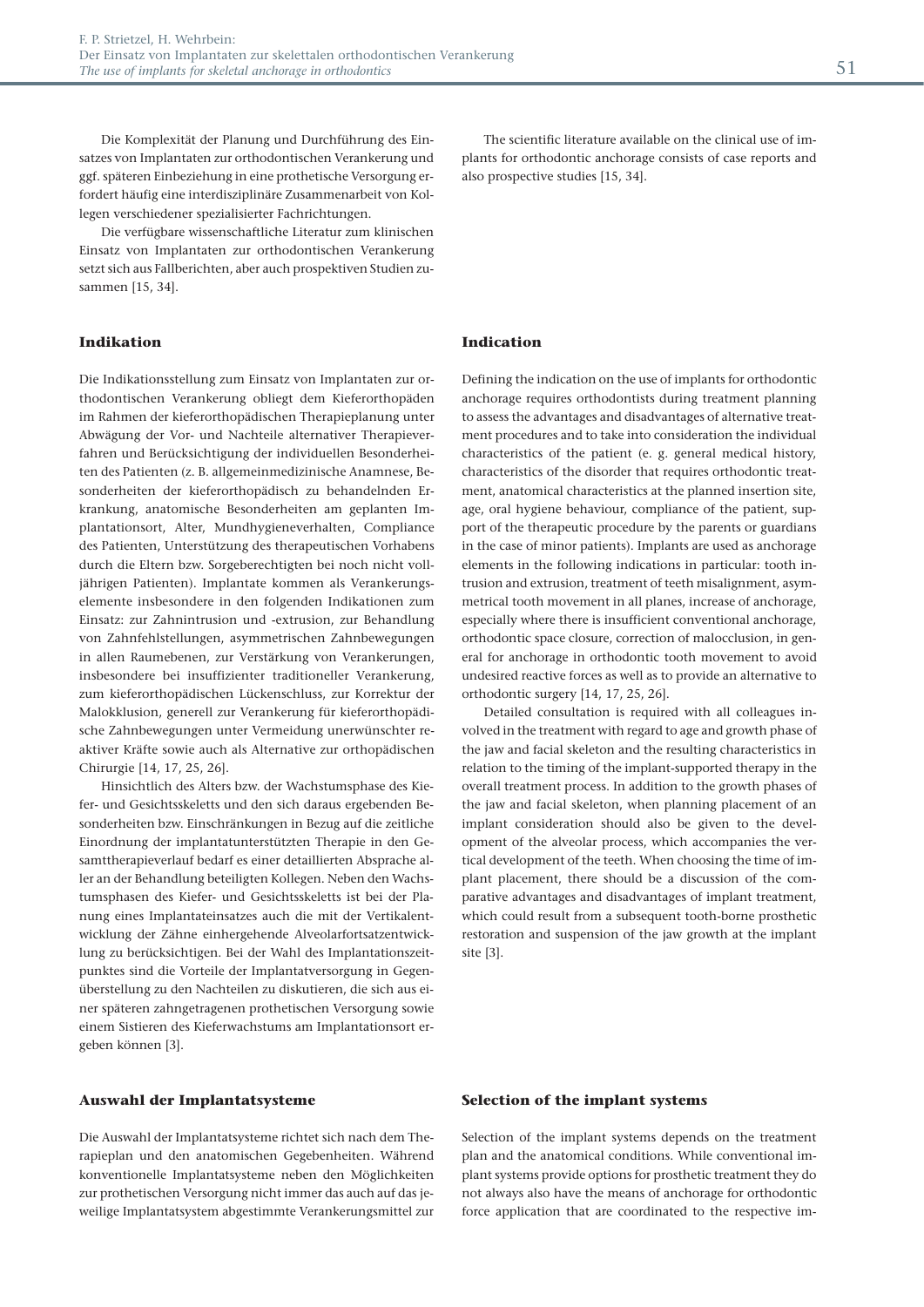

**Abbildung 1** Palatinal eingesetztes Implantat, 24 Stunden postoperativ.

**Figure 1** Palatally placed implant, 24 hours postoperatively.

Abbildungen: Strietzel



**Abbildung 2** Zwei Mini-Schraubenimplantate vestibulär distal Regio 34 zur kortikalen Verankerung bei geplanter Mesialisierung der Molaren unmittelbar postoperativ.

**Figure 2** Two miniscrew implants buccodistal region tooth 34 for cortical anchorage with planned mesialization of the molar immediately postoperatively.

orthodontischen Kraftapplikation aufweisen, sind diese für ausschließlich zu kieferorthopädischen Zwecken eingesetzte Implantate vorhanden.

Konventionelle Implantate werden – je nach Implantationsregion und dem später geplanten Zahnersatz auf dem Implantat – mit verschiedenen Durchmessern und Längen zum Einsatz kommen. Die Auswahl der Implantate bezüglich des Implantatsystems, der Dimensionierung und der Positionierung bedarf der interdisziplinären Absprache. Die unbelasteten Einheilungszeiten sollten den bislang bestehenden Empfehlungen zu den jeweiligen Implantatsystemen unter Berücksichtigung der Primärstabilität und Dimensionierung des Implantats sowie der Knochenqualität folgen.

Implantate zur ausschließlichen orthodontischen Verankerung sollten in Länge und Durchmesser möglichst klein dimensioniert sein, um ihren Einsatz auch interdental zu ermöglichen und die Defektgröße nach deren Entfernung möglichst gering zu halten; andererseits sollten Implantatkörper und orthodontische Verankerungsvorrichtungen den eingesetzten Kräften standhalten.

Kieferorthopädische Implantate kommen meist palatinal oder am Alveolarfortsatz zum Einsatz. Palatinal eingesetzte Implantate sind zur Implantation in der Medianlinie oder paramedian vorgesehen, ihr Durchmesser entspricht dem von Standardimplantaten, ihre konstruktiv enossale Oberfläche ist raustrukturiert, ihre intraossäre Länge ist jedoch entsprechend des eingeschränkten vertikalen Knochenangebots des Processus palatinus maxillae reduziert [39]. Das Einsetzen dieser Implantate erfolgt zumeist minimalinvasiv (Abb. 1). Für diese Implantate wird eine Osseointegration angestrebt und daher eine unbelastete Einheilphase zwischen zwei und drei Monaten angegeben [2, 19, 24, 39, 40, 41]. Allerdings wird bei Einsatz gleichbleibender Kräfte zugunsten einer sofortigen orthodontischen Verankerung die Verkürzung der Einheilphase diskutiert [9]. Nach Abschluss der kieferorthopädischen Behandlung müssen diese Implantate – da osplant system, however, these features are incorporated in implants which are used exclusively for orthodontic purposes.

Conventional implants are used in different diameters and lengths, depending on the region of implant placement and the planned dental restoration to be fitted on the implant. Selection of the implants with regard to the implant system, dimensions and positioning requires interdisciplinary consultation. The load-free healing periods should follow the previously existing recommendations regarding the respective implant systems and take into consideration the primary stability and dimensions of the implant as well as the bone quality.

The length and diameter of implants intended exclusively for orthodontic anchorage should be as small as possible to allow them also to be used in the interdental region and to keep the size of the defect as small as possible after their removal; the implant body and orthodontic anchorage device should, however, also be able to withstand the applied forces.

Orthodontic implants are mainly used in the palate or the alveolar process. Palatal implants are intended for placement in the median line or paramedian region. Their diameter is comparable to that of standard implants, their endosseous surface design has a rough texture, their intraosseous length, however, is reduced to correspond with the limited vertical bone availability of the palatal process of the maxilla [39]. Placement of these implants is generally minimally invasive (Fig. 1). The aim is to achieve osseointegration with these implants and therefore a load-free healing phase of between two and three months is required [2, 19, 24, 39, 40, 41]. However, shortening of the healing phase is discussed in favour of immediate orthodontic anchorage if constant forces are used [9]. As these implants have been osseointegrated they generally have to be explanted following completion of orthodontic treatment using a surgical procedure that is as minimally invasive and structure conserving as possible. This may be regarded as a disadvantage in comparison with mini-screw or microscrew implants.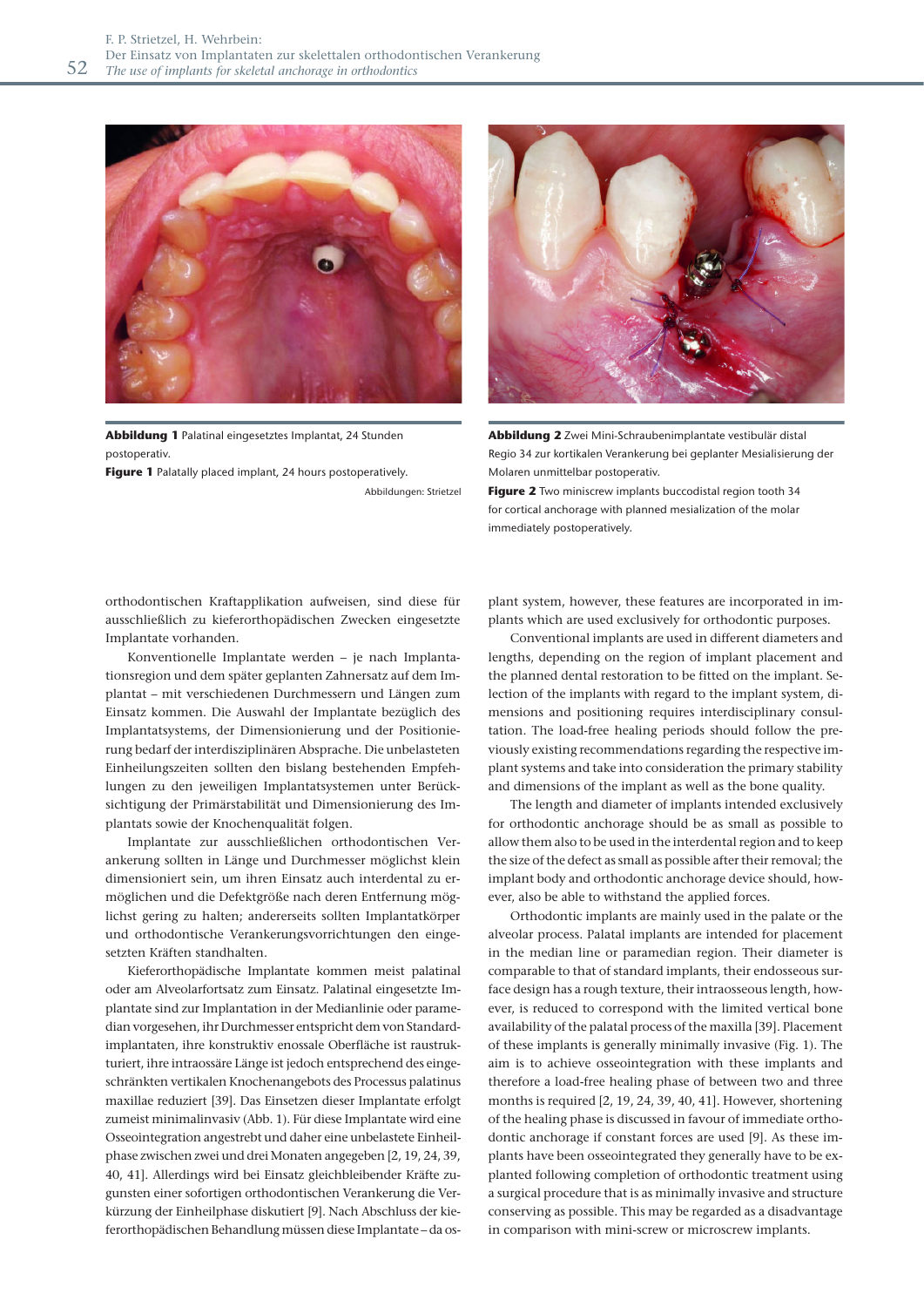seointegriert – in der Regel durch einen möglichst minimalinvasiven bzw. substanzschonenden operativen Eingriff explantiert werden. Dies mag als Nachteil gegenüber den Mini- oder Mikroschraubenimplantaten angesehen werden.

In den Alveolarfortsatz eingesetzte Mini- oder Mikroschraubenimplantate aus Titan sind sowohl mit relativ glatten (maschinenbearbeiteten) als auch raustrukturierten Oberflächen im Einsatz (Abb. 2). Sie werden gegenüber palatinal eingesetzten Implantaten sofort belastet [5, 6, 18, 22, 37, 42]. Hierbei wird −eine Osseointegration nicht angestrebt. In der Regel gelingt die Entfernung dieser Implantate nach Abschluss der kieferorthopädischen Behandlung durch schonendes Herausdrehen.

Die Entscheidung über den Zeitpunkt des Beginns der orthodontischen Belastung dieser Implantate sollte neben ihrer Mikro- und Makrostruktur deren Primärstabilität sowie die Knochenqualität berücksichtigen.

#### **Präimplantologische Diagnostik**

Der präimplantologischen Diagnostik in der Kieferorthopädie ist in der Regel die klinische und radiologische Untersuchung und Befunderhebung vorausgegangen, deren Ergebnisse zur Erwägung einer implantat-unterstützten Behandlungsstrategie führten.

Ist der Einsatz konventioneller Implantate vorgesehen, die zunächst zur Verankerung von Geräten zur orthodontischen Kraftapplikation und nach abgeschlossener kieferorthopädischer Behandlung zur Verankerung von Zahnersatz dienen sollen, erfordert die Planung eine enge Abstimmung aller an der Behandlung Beteiligten über die optimale Implantatpositionierung, den voraussichtlichen Zeitbedarf und Verlauf der Behandlung und die anzustrebende Positionierung der natürlichen Zähne unter Beachtung der Positionierung der implantat-prothetischen Rehabilitation [29, 43]. Der Umfang der präimplantologischen Diagnostik folgt hierbei den Empfehlungen der DGZMK: Die Panoramaschichtaufnahme mit radioopaker Messreferenz dient als Basis [30]. Zusätzliche bildgebende Verfahren dienen der umfassenden Darstellung und Beurteilung des knöchernen Implantatlagers, zur Ermittlung von Distanzen zwischen der geplanten Implantatposition und benachbarten anatomischen Strukturen und zum Ausschluss pathologischer Befunde am geplanten Implantationsort sowie dessen Umgebung. Der Umfang und die Art der weiteren bildgebenden Untersuchungen richtet sich unter Berücksichtigung der Strahlenbelastung und der Kosten-Nutzen-Relation des jeweiligen Verfahrens nach den individuellen Erfordernissen im Einzelfall und muss im Kontext mit den klinischen Befunden der rechtfertigenden Indikation für die jeweilige Aufnahmetechnik folgen [32].

Vor dem Einsatz von Gaumenimplantaten zur orthodontischen Kraftapplikation ist die Darstellung des knöchernen Gaumens und der Dicke des Gaumendaches in der Medianebene mittels Fernröntgenseitenaufnahme möglich. Hierbei wie auch bei der Darstellung mittels Panoramaschichtaufnahme ist die Übertragung der Implantatposition von der Modellanalyse über die Röntgenaufnahme in die klinische Situation mittels Implantatschablonen hilfreich [9, 10, 20], da insbesondere beim Einsatz palatinaler Implantate die Einhaltung der geplanten Implantatachse durch die Gaumenwölbung erschwert ist. Zudem gilt es, Schäden an den gelegentlich stark angulierten

Titanium mini-screw or microscrew implants inserted in the alveolar process are used with both relatively smooth (machined) and also rough-textured surfaces (Fig. 2). They are immediately loaded in contrast to implants inserted in the palate [5, 6, 18, 22, 37, 42]. Osseointegration is not an aim of these implants. These implants can usually be removed after completion of the orthodontic treatment by gently unscrewing them.

The decision about when to start orthodontic loading of these implants should not only take into account their micro or macro texture but also their primary stability as well as the bone quality.

#### **Pre-implantological diagnosis**

Pre-implantological diagnosis in orthodontics is usually preceded by clinical and radiological examination and assessment of findings, the results of which lead to considerations in an implant-supported treatment strategy.

If conventional implants are intended to be used initially for anchoring appliances for orthodontic force application and subsequently for retaining a dental restoration following completion of orthodontic treatment, the planning requires close cooperation between all those involved in the treatment with regard to optimal implant positioning, anticipated time required and course of treatment and ideal positioning of the natural teeth while taking into account the positioning of the implant prosthetic rehabilitation [29, 43]. The scope of the pre-implantological diagnosis hereby complies with the recommendations of the DGZMK (German Society of Dentistry and Oral Medicine): the panoramic radiograph with radiopaque measurement reference is used as a basis [30]. Additional imaging techniques are used for detailed illustration and assessment of the bony implant site, determination of the distance between the planned implant position and adjacent anatomical structure and to exclude pathological findings at the implant site as well as its surroundings. The range and type of other imaging examinations depend on the individual requirements in each case taking into account the radiation exposure and cost-benefit ratio of the respective technique and must be completed in context with the clinical findings of the justifying indications for the imaging technique [32].

The bony palate and thickness of the palatal vault in the median plane can be displayed using a lateral cephalometric radiograph prior to the use of palatal implants for orthodontic force application. In this case, as with imaging using the panoramic radiograph, it is practical to transfer the implant position from the model analysis using the X-ray to the clinical situation by means of surgical stents [9, 10, 20]. This is because it is difficult to maintain the planned implant axis due to the palatal arch, especially when using palatal implants. It is also important to avoid incorrectly placed implants damaging the anterior teeth, which are sometimes very angled with their root apices highly inclined towards the palatal-dorsal aspect.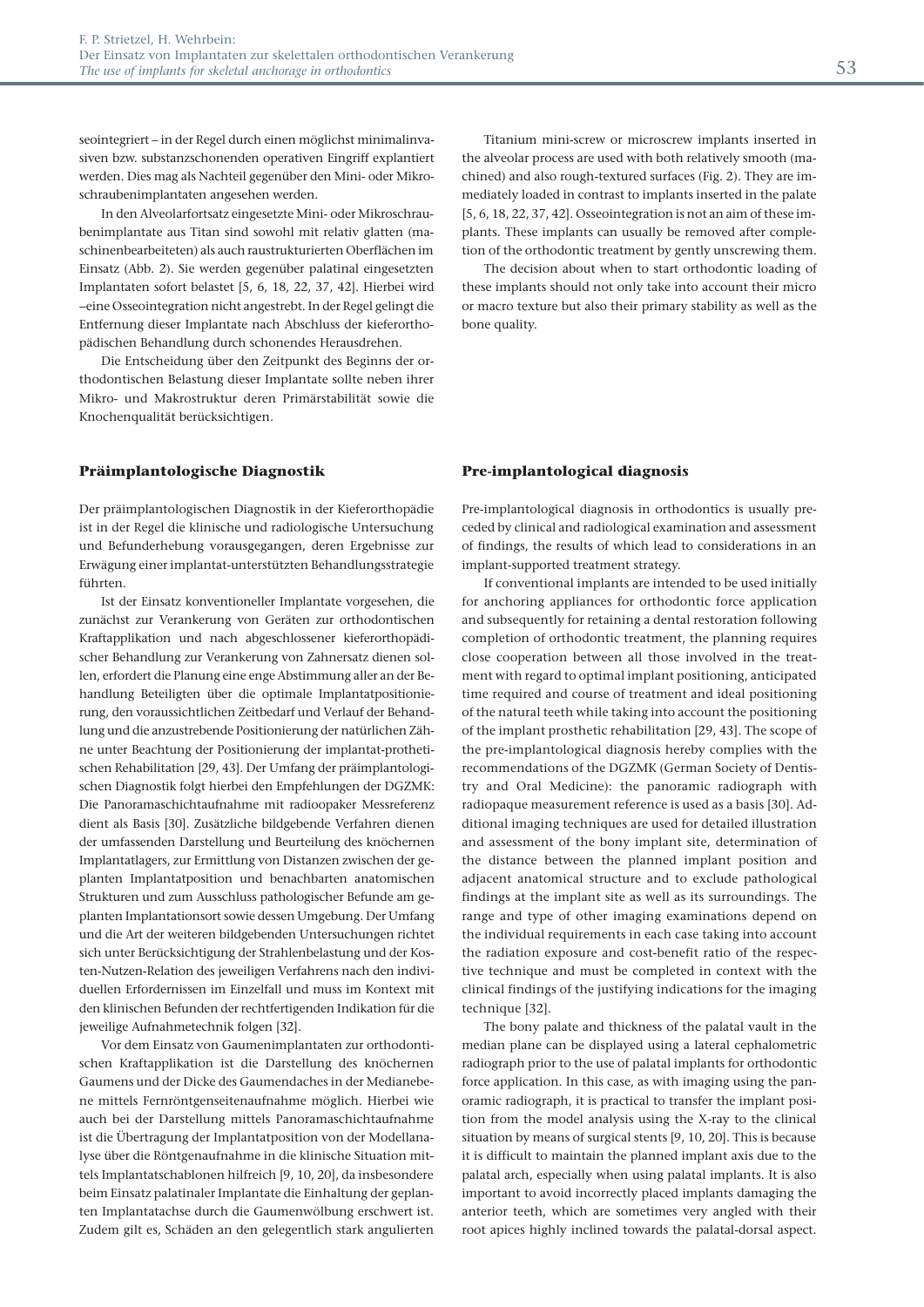und mit ihren Wurzelspitzen weit nach palatinal-dorsal geneigten Frontzähnen durch Implantatfehlpositionierungen zu vermeiden. Auch zum Einsatz von Implantaten am Alveolarfortsatz hat der Einsatz von Schablonen zur besseren Übertragung der geplanten Implantatposition auf die klinische Situation Vorteile [35]. Darüber hinaus sollte eine Positionierung im Bereich der keratinisierten Gingiva angestrebt werden. Vor dem vertikalen oder angulierten Einsatz von Mini-Schraubenimplantatsystemen in den Alveolarfortsatz sollten die interradikulären Platzverhältnisse und der Abstand zwischen dem geplanten Implantationsort und den benachbarten Zähnen eingeschätzt werden. Ist eine Bewegung von Zähnen in unmittelbarer Nachbarschaft zu den Implantaten vorgesehen, ist deren Positionsänderung bei der Festlegung der Implantatposition zu berücksichtigen, um Interferenzen der Zahnbewegung mit dem Implantat zu vermeiden [44].

Der Einsatz der Computertomographie bzw. der Digitalen Volumentomographie ermöglicht bei geringer Toleranz eine präzise metrische Bewertung des vertikalen Knochenangebots bzw. -volumens vor dem Einsatz palatinaler Implantate. Allerdings muss auf die höhere Strahlenbelastung dieser Untersuchungsverfahren im Kontext mit dem erhöhten Risikofaktor für stochastische Strahlenwirkungen bei Kindern und Jugendlichen hingewiesen werden.

#### **Chirurgisches Vorgehen**

Das chirurgische Vorgehen bei der Implantation folgt unter Berücksichtigung der anatomischen Besonderheiten des Implantationsortes den Grundsätzen der implantologischen Operationstechniken unter Erhaltung der Vitalität des angrenzenden Knochengewebes sowie dem Erreichen einer ausreichenden Primärstabilität des Implantats [33]. Beim Einsatz von Implantaten zur ausschließlichen orthodontischen Kraftapplikation ist meist nur eine sparsame Schnittführung oder Schleimhautstanzung (besonders geeignet beim Einsatz palatinaler Implantate), mitunter lediglich ein transgingivaler Zugang sowie eine schonende Implantatbettpräparation mit dem Ziel der Vitalerhaltung des an das Implantat angrenzenden Knochens erforderlich.

Die vertikal oder anguliert in den Alveolarfortsatz, in die Christa zygomaticoalveolaris, die Spina nasalis anterior, das Trigonum retromolare mandibulae oder die Symphyse des Unterkiefers einzusetzenden Implantate sind in der Regel selbstschneidende bzw. selbstbohrende Schraubenimplantate mit reduziertem Durchmesser (1,8 bis 2 mm) und mit Längen, die eine intraossäre Verankerung zwischen 5 bis 14 mm Tiefe gestatten. Sie sind ebenso wie die palatinalen Implantate meist einteilige Implantate, deren Anteil zur orthodontischen Verankerung primär transmukosal zur Mundhöhle hin exponiert ist [1, 8, 21, 27, 28, 31, 38, 44, 45]. Eine Osseointegration dieser Implantate wird nicht angestrebt. Sie sind bei Erreichen einer ausreichenden Primärstabilität sofort belastbar [12, 13].

Kieferorthopädische Implantate sind in der Regel zum Einsatz für die Dauer der kieferorthopädischen Behandlung vorgesehen. Bei ihrer Entfernung sollten – sofern im chirurgischen Instrumentarium vorgesehen und enthalten – spezielle auf das Implantatsystem abgestimmte Instrumente zur Explantation zum Einsatz kommen [40]. Auch bei der Explantation ist darauf zu achten, dass keine unmittelbar benachbarten Strukturen The use of stents for more accurate transfer of the planned implant position to the clinical situation also has advantages when inserting implants in the alveolar process [35]. The aim should also be to position the implant in the region of the keratinised gingiva. It is important to evaluate the interradicular space availability and distance between the planned implant site and adjacent teeth before inserting miniscrew implant systems in the alveolar process vertically or at an angle. If movement of teeth is planned immediately adjacent to the implant, their change in position should be taken into account when determining the implant position to avoid the implant interfering with tooth movement [44].

The use of computed tomography and cone beam computed tomography enable precise metric evaluation of the vertical bone thickness and volume with a lower tolerance before the placement of palatal implants. However, it is important to note the higher radiation exposure of this examination technique in the context of the higher risk factor for stochastic radiation effects in the case of children and adolescents.

#### **Surgical procedure**

The surgical procedure during implant placement follows the principles of implantological surgical techniques taking into consideration the anatomical characteristics of the implant site while ensuring the vitality of the adjacent bone tissue as well as achieving adequate primary stability of the implant [33]. Using implants that are solely intended for orthodontic force application generally requires only a minimal incision or gaining access using a mucosal punch (particularly suitable when using palatal implants). Sometimes only transgingival access and minimally invasive implant site preparation aimed at preserving the vitality of the bone adjacent to the implant is required.

Implants for placing vertically or angled in the alveolar process, crista zygomaticoalveolaris, spina nasalis anterior, mandibular retromolar triangle or the mandibular symphysis are generally self-tapping or self-drilling screw implants with a reduced diameter (1.8 to 2 mm) and with lengths that allow intraosseous anchorage to a depth of 5 to 14 mm. As with palatal implants, they are mainly one-piece implants and their section for orthodontic anchorage is primarily exposed transmucosally to the oral cavity [1, 8, 21, 27, 28, 31, 38, 44, 45]. Osseointegration is not an aim of these implants. They can be loaded immediately after they have achieved primary stability [12, 13].

Orthodontic implants are usually intended for use throughout the entire period of orthodontic treatment. Explantation instruments that are specially tailored to the implant system should be used for removal – provided that they are contained in the surgical instrumentarium for that purpose [40]. It should also be ensured that during explantation immediate adjacent structures (e. g. the bony palatal vault, nasal floor, adjacent tooth roots or mandibular canal), which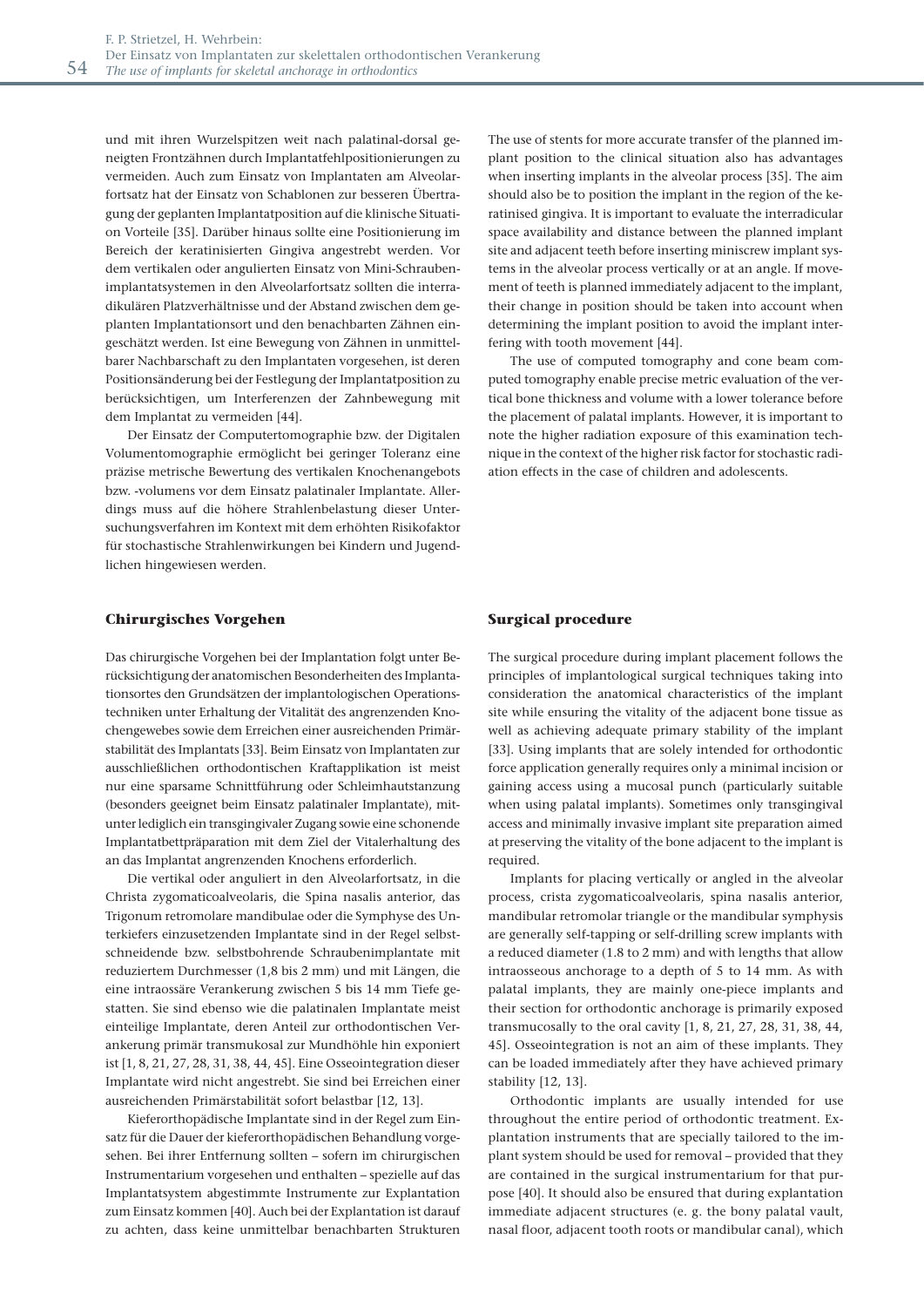(z. B. das knöcherne Gaumendach, der Nasenboden, benachbarte Zahnwurzeln oder der Canalis mandibulae), die bereits bei der Implantation zu schonen waren, beim Darstellen bzw. Entfernen des Implantats verletzt werden. Implantate in Form von Minischraubensystemen lassen sich in der Regel durch einfaches Herausdrehen bzw. äußerst sparsame Osteotomie schonend entfernen. Allerdings muss auch hierbei die unmittelbare Nähe zu den benachbarten Zähnen, die ihre Distanz zum Implantat unter der kieferorthopädischen Therapie durchaus verringert haben können, beachtet werden. Ein längeres unbelastetes Belassen der Implantate nach Beendigung der kieferorthopädischen Belastung führt zu einer Erhöhung des erforderlichen Ausdrehmoments [16].

Das Einsetzen kieferorthopädisch zu nutzender Implantate setzt neben den instrumentellen, apparativen, diagnostischen und räumlichen Voraussetzungen Kenntnisse und Fertigkeiten im Zusammenhang mit dem chirurgischen Eingriff an sich sowie Beherrschung möglicher Komplikationen voraus. Daraus ergeben sich somit Vorteile einer interdisziplinären Zusammenarbeit bei der Planung und Durchführung einer implantatunterstützten kieferorthopädischen sowie ggf. zwischenzeitlichen und abschließenden prothetischen Therapie [23].

#### **Risiken und mögliche Komplikationen**

Die im Rahmen der Therapieplanung abzuwägenden Risiken und möglichen Komplikationen beim Einsatz von Implantaten zur orthodontischen Verankerung richten sich nach den jeweiligen individuellen allgemeinanamnestischen und anatomischen Besonderheiten, dem geplanten Implantationsort sowie Besonderheiten im Verlauf der Therapie. Über diese Risiken sind die Patienten aufzuklären und ebenso über ggf. eingetretene Zustände oder Komplikationen zu informieren, die eine Änderung des Therapieverlaufs notwendig machen.

Beim geplanten Einsatz konventioneller Implantate, die zunächst der kieferorthopädischen Behandlung und später einer definitiven prothetischen Versorgung dienen, sind neben den prinzipiellen allgemeinen Risiken des operativen Eingriffes der Implantation an sich die speziellen Risiken im Zusammenhang mit dem geplanten Implantationsort (z. B. im Unterkieferseitenzahnbereich die prinzipielle Möglichkeit der postoperativen Sensibilitätsstörungen im Innervationsgebiet des Nervus alveolaris inferior bzw. Nervus mentalis der betroffenen Seite; im Oberkiefer die Möglichkeit der akzidentellen Eröffnung des Bodens der Kiefer- oder Nasenhöhle), die mit der Operation im Zusammenhang stehenden postoperativen Einschränkungen des Patienten, die Notwendigkeit der Einhaltung von Wiedervorstellungsterminen zur Verlaufskontrolle, die Notwendigkeit sowie Art und Weise der Durchführung und Kontrolle einer effektiven Mundhygiene, aber auch die alternativen Therapiemöglichkeiten ohne Einsatz von Implantaten zu berücksichtigen. Werden Implantate kurz vor Abschluss des Kieferwachstums eingesetzt, sind das am Implantationsort zu erwartende Sistieren des weiteren Kieferwachstums sowie die sich daraus ergebenden nachfolgenden Korrekturnotwendigkeiten zu berücksichtigen [36].

Über Risiken und mögliche Komplikationen bei oder nach Einsatz kieferorthopädischer Implantate zur ausschließlichen orthodontischen Verankerung wurde in der Literatur bislang wenig berichtet.

already had to be protected during implant placement, are not damaged during exposure and removal of the implant. Miniscrew system implants can normally be gently removed by simply unscrewing them and using very minimal osteotomy. During removal, however, the proximity to the adjacent teeth must also be taken into account, as their distance to the implant could quite easily have been reduced during orthodontic treatment. If implants are left load-free for a long period after completion of orthodontic loading, it results in an increase in the amount of torque required to unscrew them [16].

Apart from the instrument, appliance, diagnostic and spatial prerequisites, placement of implants for orthodontic use assumes basic proficiency and skills with regard to the surgical procedure as well as the ability to deal with possible complications. This therefore highlights the advantages of interdisciplinary teamwork during planning and implementation of an implant-supported orthodontic treatment and, if necessary, interim and final prosthetic treatment [23].

#### **Risks and possible complications**

The risks and possible complications to be considered during treatment planning when using orthodontic anchorage depend on the respective individual characteristics of the general medical history and anatomy, planned implant site as well as unusual features during the course of treatment. These risks should be explained to patients and they should also be informed about any conditions or complications that may arise, which may make it necessary to change the course of treatment.

In addition to the basic general risks of the surgical procedure of implant placement in the case of conventional implants that are planned to be used initially for orthodontic treatment and subsequently for a permanent prosthetic restoration, there are specific risks with regard to the planned insertion site (e. g. in the mandibular posterior region there is the general possibility of postoperative sensitivity disorders in the innervation area of the alveolar nerve and mental nerve of the affected quadrant; in the maxilla there is the possibility of accidental opening of the floor of the maxillary sinus or nasal cavity) which should be taken into consideration with surgically related postoperative restrictions of the patient. These include the necessity to observe recall appointments for follow-up, necessity of a correct technique and monitoring for effective oral hygiene and also alternative treatment options without the use of implants. If implants are placed shortly before completion of jaw growth, the anticipated suspension of further jaw growth as well as the necessary corrective measures that arise as a result should be taken into consideration. [36].

There have only been few reports in the literature to date about the risks and possible complications during or after insertion of orthodontic implants for exclusive orthodontic anchorage.

Other relevant risks with implants for orthodontic anchorage, apart from the above-mentioned risks and complications,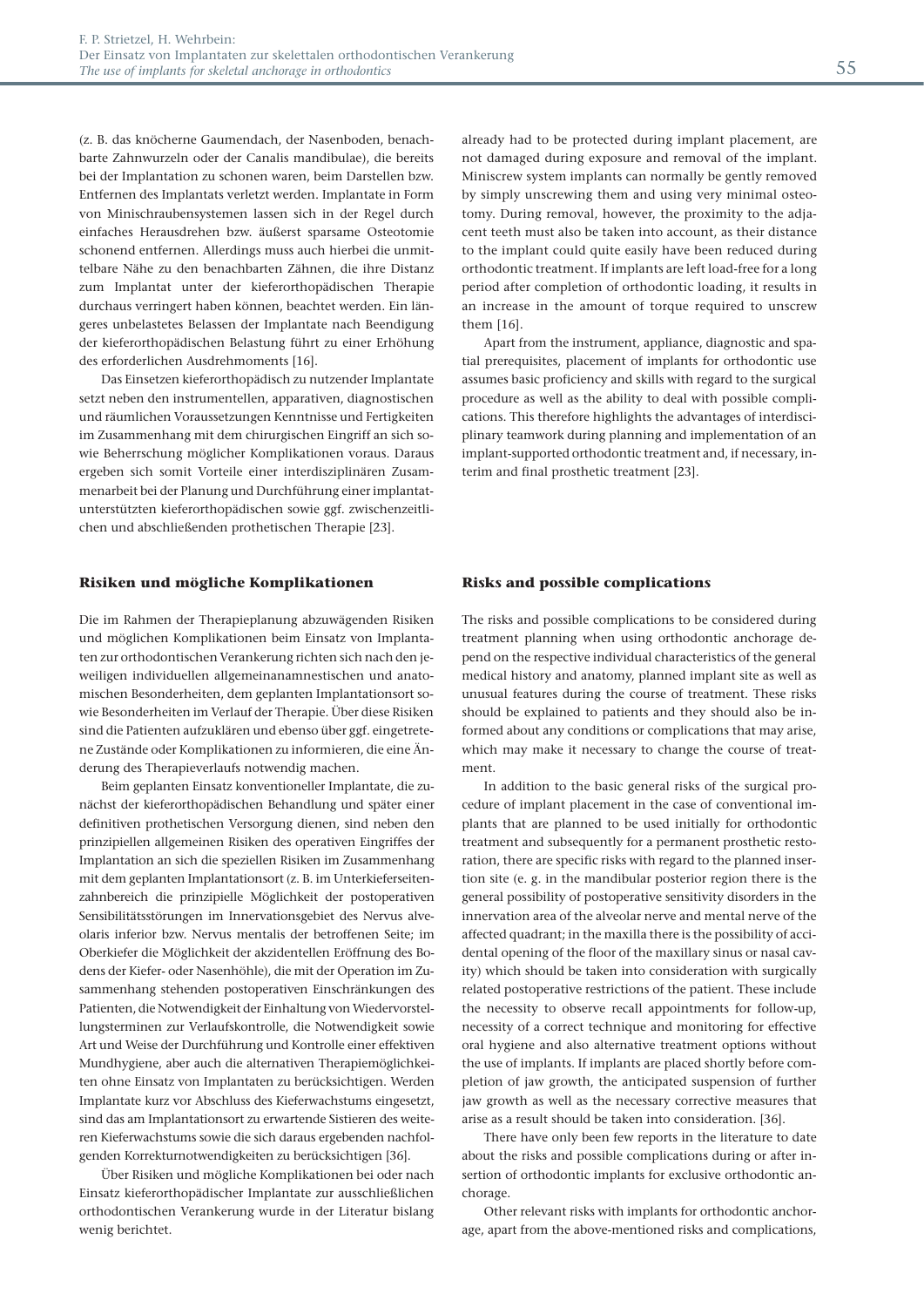Über die bereits weiter oben genannten Risiken und Komplikationsmöglichkeiten hinaus sind bei Implantaten zur orthodontischen Verankerung Implantatverluste und unerwünschte Ereignisse mit Beeinträchtigung des Befindens des Patienten, des Kiefers bzw. Restgebisses als Risiken relevant: Durch einen Implantatverlust wird der Verlauf der kieferorthopädischen Therapie gestört bzw. deren Erfolg in Frage gestellt; mechanische Reizungen der Mundschleimhaut durch ungünstig positionierte Implantate bzw. Verankerungssuprastrukturen können Schmerzen verursachen und zur Beeinträchtigung der Compliance des Patienten führen; Fehlpositionierungen von Implantaten können diese entweder für eine adäquate Kraftapplikation unbrauchbar machen, zu Schleimhautentzündungen und lokalen Infektionen und dadurch zum Implantatverlust führen; Defekte nach entzündlich bedingtem Implantatverlust können an dieser Stelle eine erneute Implantation unter Umständen verzögern oder unmöglich machen; bei fehlerhaften Implantatpositionierungen bzw. zu dichtem Kontakt zwischen Implantat und benachbartem Zahn (der sich mitunter erst im Laufe der kieferorthopädischen Therapie ergibt) sind – auch im Rahmen der Explantation – Schäden an den unmittelbar benachbarten Zähnen möglich.

Die Erfolgsbewertung von Implantaten zur orthodontischen Kraftapplikation fokussiert in erster Linie auf die Stabilität und Funktionalität der Verankerung über den gesamten Zeitraum der orthodontischen Behandlung, jedoch wird auch das Fehlen von Infektions- und Entzündungszeichen, Mobilität, unzureichender Belastbarkeit und Schmerzen sowie der Ausschluss einer Beschädigung von Nachbarwurzeln oder anderer benachbarter anatomischer Strukturen bewertet [15]. Für osseointegrierte und palatinale Implantate wurden in einer Übersichtsarbeit Erfolgsraten von 85–100 %, für nicht-osseointegrierte Implantate von 75–100 % (Miniplatten 85–100 %, Minischrauben 75–100 %) angegeben [15].

Die aus der Literatur abzuleitende Datenlage zu Implantatverlusten und assoziierten Faktoren ergibt bislang nur wenige Informationen. Die kumulativen Verweilraten von Implantaten nach Einsatz im Alveolarfortsatz zur ausschließlichen orthodontischen Kraftapplikation für die Dauer der kieferorthopädischen Behandlung wurden in klinischen prospektiven Studien zwischen 86 % [22] und 89 % [7] und in retrospektiven Studien zwischen 85 % [6] und 91 % [37] angegeben. Bei palatinal eingesetzten Implantaten zur orthodontischen Kraftapplikation wurde eine Verweilrate von 90 % [11] erreicht.

Als signifikante Risikofaktoren für einen Implantatverlust wurden der Einsatz in der posterioren Mandibula [6, 7, 37], der Einsatz der Implantate in der Zone der nichtkeratinisierten Gingiva [7], der Einsatz kürzerer Implantate [6] sowie ein zu hohes (> 10 Ncm) oder zu geringes (< 5 Ncm) Eindrehmoment [22] festgestellt. Darüber hinaus scheint auch bei kieferorthopädischen Implantaten die Primärstabilität nach dem Einsetzen der Implantate ein wichtiger prognostischer Faktor zu sein, dies insbesondere bei der beabsichtigten sofortigen Belastung der Implantate. Gelegentlich kann eine ungünstige Position der Implantate und damit verbundene chronische mechanische Läsion der Schleimhaut ein Entfernen der Implantate erforderlich machen [13].

include implant failure and undesired incidents with impairment of the patient's wellbeing, jaw and residual dentition: implant failure can cause the course of orthodontic treatment to be interrupted and its success put into question; mechanical irritation of the oral mucosa due to unfavourably positioned implants and anchorage superstructure can cause pain and result in lack of compliance by the patient; incorrect positioning of implants can either render them unusable for adequate force application or result in oral mucosa inflammation and local infections and consequently implant failure; defects after implant failure due to inflammation can in certain circumstances delay renewed implant placement or make it impossible; with incorrect implant positioning and too close contact between the implant and adjacent tooth (which occurs occasionally during the course of implant treatment) it is possible to damage the immediately adjacent teeth – also during explantation.

Assessment of the success of implants for orthodontic force application focuses primarily on the stability and functionality of the anchorage throughout the entire period of dental treatment. However, assessment also includes the lack of signs of infection and inflammation, mobility, inadequate loading capacity and pain as well as damage to adjacent roots or other adjacent structures [15]. In a review study success rates were given for osseointegrated palatal implants of 85–100 % and 75–100 % for non-osseointegrated implants (mini-plates 85–100 %, miniscrews 75–100 %) [15].

To date the data derived from the literature on implant failures and associated factors provide only little information. The cumulative time-in-situ rates of implants after use in the alveolar process exclusively for orthodontic force application throughout the course of orthodontic treatment were given in clinical prospect studies between 86 % [22] and 89 % [7] and in retrospective studies between 85 % [6] and 91 % [37]. Palatally placed implants for orthodontic force application achieved a time in situ of 90 % [11].

Significant risk factors for implant failure were established as use in the posterior mandible [6, 7, 37], use of implants in the zone of non-keratinised gingiva [7], use of short implants [6] as well as excessive  $(> 10$  Ncm) or inadequate  $(< 5$  Ncm) insertion torque [22]. The primary stability after placing the implants also appears to be an important prognostic factor with orthodontic implants and in particular if the intention is to load the implants immediately. Occasionally an unfavourable position of the implant and associated chronic mechanical damage to the mucosa can make it necessary to remove the implant [13].

#### **Conclusions**

The use of implants for orthodontic anchorage places high demands on determining the indication and detailed treatment planning. Depending on the complexity of the treatment aim, it is of particular advantage to have interdisciplinary teamwork by specialists in different fields. In addition to precise agreement on the timing of treatment procedures, the interdisci-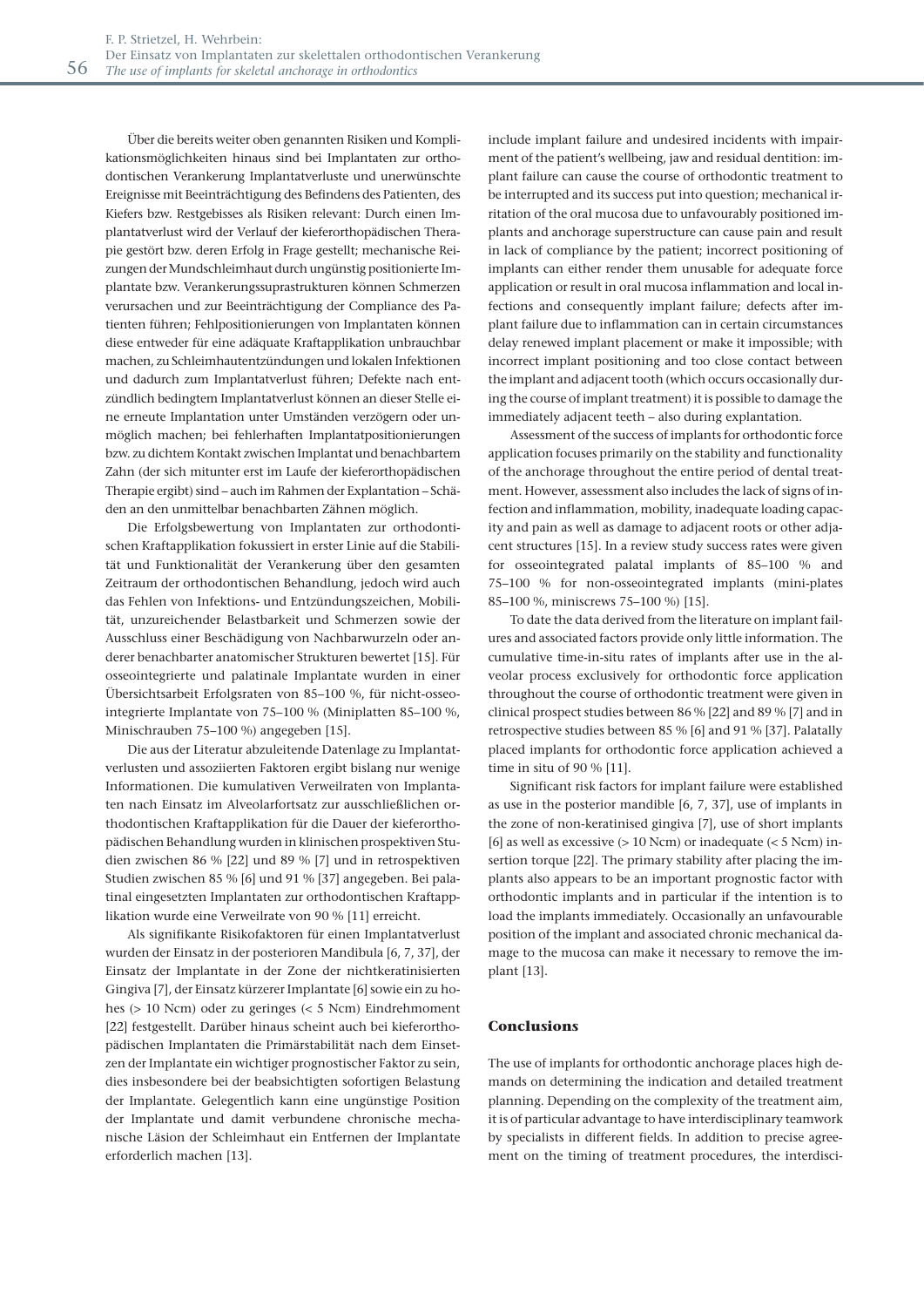#### **Schlussfolgerungen**

Der Einsatz von Implantaten zur orthodontischen Verankerung stellt hohe Anforderungen an eine kritische Indikationsstellung und detaillierte Therapieplanung. In Abhängigkeit von der Komplexität der Therapieziele ist eine interdisziplinäre Zusammenarbeit von Spezialisten verschiedener Fachgebiete von besonderem Vorteil. Das interdisziplinäre Vorgehen erfordert neben einer präzisen zeitlichen Abstimmung der Behandlungsmaßnahmen die Berücksichtigung des aktuellen Wachstums- und Entwicklungsstandes des Patienten sowie seiner biologischen, allgemeinmedizinischen, anatomischen Voraussetzungen, seiner Compliance sowie ggf. der abschließend geplanten prothetischen Versorgung im Erwachsenenalter.

Die umfassende Information des Patienten über den zeitlichen Verlauf, die einzelnen Behandlungsabschnitte und deren Ziele sowie die damit einhergehenden Beeinträchtigungen, Risiken und Komplikationsmöglichkeiten ist im Vorfeld der Behandlung notwendig. Sie ergänzt die im Rahmen der Planung einer kieferorthopädischen Behandlung grundsätzlich erforderliche Aufklärung mit ihren Schwerpunkten und muss zudem die meist hinzukommende Besonderheit der kieferorthopädischen Behandlung, nämlich die Minderjährigkeit vieler Patienten, die jedoch eine erhebliche Mitverantwortung für den Erfolg der Behandlung tragen, berücksichtigen [4].

Implantate zur orthodontischen Kraftapplikation bieten eine absolute Verankerungsmöglichkeit ohne Risiko von reaktiven unerwünschten Zahnbewegungen und entsprechend den Einsatzzielen und -orten vielfältige Einsatzmöglichkeiten. Der Einsatz und die Entfernung der Implantate können bei guter Vorbereitung in der Regel ohne größere chirurgische Eingriffe und komplikationsarm erfolgen. Die Anforderungen an eine hohe Compliance der Patienten entsprechen denen an Patienten in kieferorthopädischer Behandlung. Eine gute Mundhygiene und striktes Einhalten von Recallterminen sind notwendig. Die Kosten sind im Vergleich zu konventionellen Verankerungsmethoden relativ gering.

plinary procedure requires consideration of the current growth and development status of patients as well as their biological, general medical and anatomical conditions, their compliance and, if necessary, the final planned prosthetic restoration in adulthood.

It is necessary to provide the patient with detailed information before treatment regarding the timing of procedures, individual treatment stages and their aims and also the restrictions, risks and possible complications involved. They complement the basic consultation required in the planning of orthodontic treatment with their key points and must also take into account the main characteristic involved in orthodontic treatment, namely the minor age of many patients, who nevertheless have a considerable joint responsibility for the success of treatment [4].

Implants for orthodontic force application provide the possibility of reliable anchorage without the risk of reactive, undesired tooth movements and numerous application options with regard to objectives and sites. With correct preparation the implants can generally be placed and removed without extensive surgery or complications. The requirements for high compliance of the patients in orthodontic treatment are the same as those for patients in orthodontic treatment. Good oral hygiene and strict adherence of recall appointments are essential. The costs are relatively low compared with conventional anchorage techniques.

#### PD Dr. Frank Peter Strietzel Charité – Universitätsmedizin Berlin Charité Centrum 3 für Zahn-, Mund- und Kieferheilkunde Bereich Oralmedizin, zahnärztliche Röntgenologie und Chirurgie Aßmannshauser Str. 4–6 , 14197 Berlin Tel.: 030 450 562 692 (Sekretariat) Fax: 030 450 562 922 E-Mail: frank.strietzel@charite.de **Korrespondenzadresse**

### **Literatur**

- 1. Bae SM, Park HS, Kyung HM, Kwon OW, Sung JH: Clinical application of micro-implant anchorage. J Clin Orthod 2002;36:298–302
- 2. Bernhart T, Freudenthaler J, Dörtbudak O, Bantleon HP, Watzek G: Short epithetic implants for orthodontic anchorage in the paramedian region of the palate. A clinical study. Clin Oral Impl Res 2001;12:624–631
- 3. Berten JL, Neukam FW, Wichmann M, Schliephake H: Fachübergreifende Behandlungsplanung zur Implantatversorgung während der Adoleszenz bei Hypodontie oder vorzeitigem Zahnverlust. Implantologie 1994;4:301–316
- 4. Bock JJ, Fuhrmann RAW: Juristische Aspekte der interdisziplinären Kieferorthopädie. Kieferorthopädie 2006;20: 111–118
- 5. Chaddad K, Ferreira AFH, Geurs N, Reddy MS: Influence of surface characteristics on survival rates of mini-implants. Angle Orthodont 2008;78:107–113
- 6. Chen C-H, Chang C-S, Hsieh C-H et al.: The use of microimplants in orthodontic anchorage. J Oral Maxillofac Surg 2006;64:1209–1213
- 7. Cheng S-J, Tseng I-Y, Lee J-J, Kok S-H: A prospective study of the risk factors associated with failure of mini-implants used for orthodontic anchorage. Int J Oral Maxillofac Implants 2004;19: 100–106
- 8. Costa A, Raffini M, Melsen B: Mini screws as orthodontic anchorage: a preliminary report. Int J Adult Orthod Orthog Surg 1998;13:201–209
- 9. Cousley R: Critical aspects in the use of orthodontic palatal implants. Am J Orthod Dentofacial Orthop 2005;127: 723–729
- 10. Cousley RRJ, Parberry DJ: Combined cephalometric and stent planning for palatal implants. J Orthod 2005;32: 20–25
- 11. Crismani AG, Bernhart T, Schwarz K, Celar AG, Bantleon H-P, Watzek G: Ninety percent success in palatal implants loaded 1 week after placement: a clinical evaluation by resonance frequency analysis. Clin Oral Impl Res 2006;17:445–450
- 12. Favero L, Brollo P, Bressan E: Orthodontic anchorage with specific fixtures: related study analysis. Am J Orthod Dentofacial Orthop 2002;122:84–94